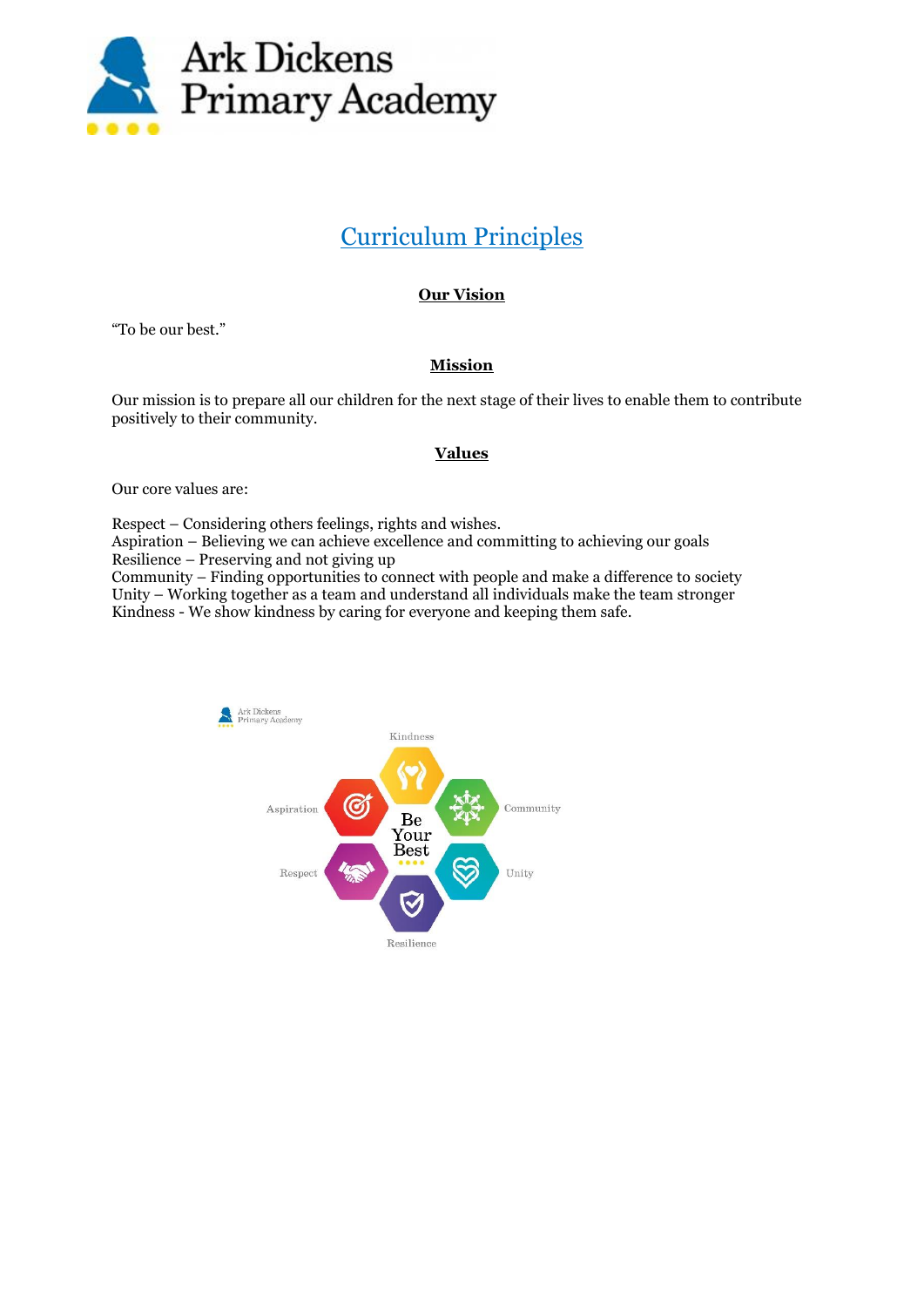

**Underpinning everything we do at Ark Dickens is the idea of maximising learning opportunities and creating a love of learning. Our curriculum offers high pupil standards, high equity and high enjoyment. We aim to offer all pupils a great education through an inclusive curriculum and look to overcome all barriers that prevent pupils from succeeding and develop confident individuals that take their rightful place in society.** 

We will take autonomy for our school curriculum and for the way we plan for and deliver the National Curriculum. Our school curriculum will be enriched by the wide variety of trips, experiences and afterschool clubs on offer. We will complement lessons using technology, mathematical equipment, and a range of texts in English. There will be no ceiling set for the performance of any pupil. So, we will set ambitious, aspirational targets for the continual improvement of all learners. We will always look for suitable and appropriate opportunities to stretch and challenge every pupil. We believe in assisting pupils to develop deep, secure understanding. We will therefore allow them to study at a pace that enables the formulation of a robust understanding of central ideas; key concepts; key bodies of knowledge; and fundamental skills. Our curriculum will be broad and balanced. We will not allow English and mathematics to dominate the school timetable and the learning time that is available. There will be days when no English or mathematics is directly taught. We will, however, continually look for meaningful opportunities for pupils to apply the skills and knowledge they have learnt in English and mathematics in other subject areas. Teachers will show flexibility when planning the next learning activities or units. They will not follow a year sequence slavishly, but instead choose what to teach next based on their accurate assessments of what pupils can do.

Reading is at the heart of the Ark Dickens curriculum, and we will continually support and promote pupils to read widely. All pupils at our school will be supported to become highly articulate. The development of mature speaking and listening skills will be given a high priority. Pupils will be taught to speak clearly, precisely, and audibly, using sophisticated and expressive vocabulary. In our view a fit body and a fit mind are interlinked. So, we will ensure pupils have a wide range of opportunities to engage in sport and physical education

Our curriculum is built upon our school values: respect, aspiration, resilience, community, unity and kindness. The Ark Dickens curriculum aims to enable pupils to:

- Value and understand the importance of their ongoing education.
- Become confident, positive learners who make effective progress and achieve their potential.
- Develop a deeper understanding of the world around them and their place within it, both locally and globally.
- Understand how to live a safe, healthy and happy life.

We do this by ensuring:

- Learning is purposefully planned to build upon prior learning and develop deeper understanding from EYFS to year 6.
- Clear progression documents (based on the National Curriculum) account for how the curriculum is both spiral and interleaved: supporting prior knowledge, key objectives, key vocabulary and key themes.

Our curriculum:

- Promotes ambitious, aspirational high standards in Reading, Writing and Maths readying children for their next stage of education.
- Exposes children to a diverse range of quality texts and a love of reading, across the curriculum.